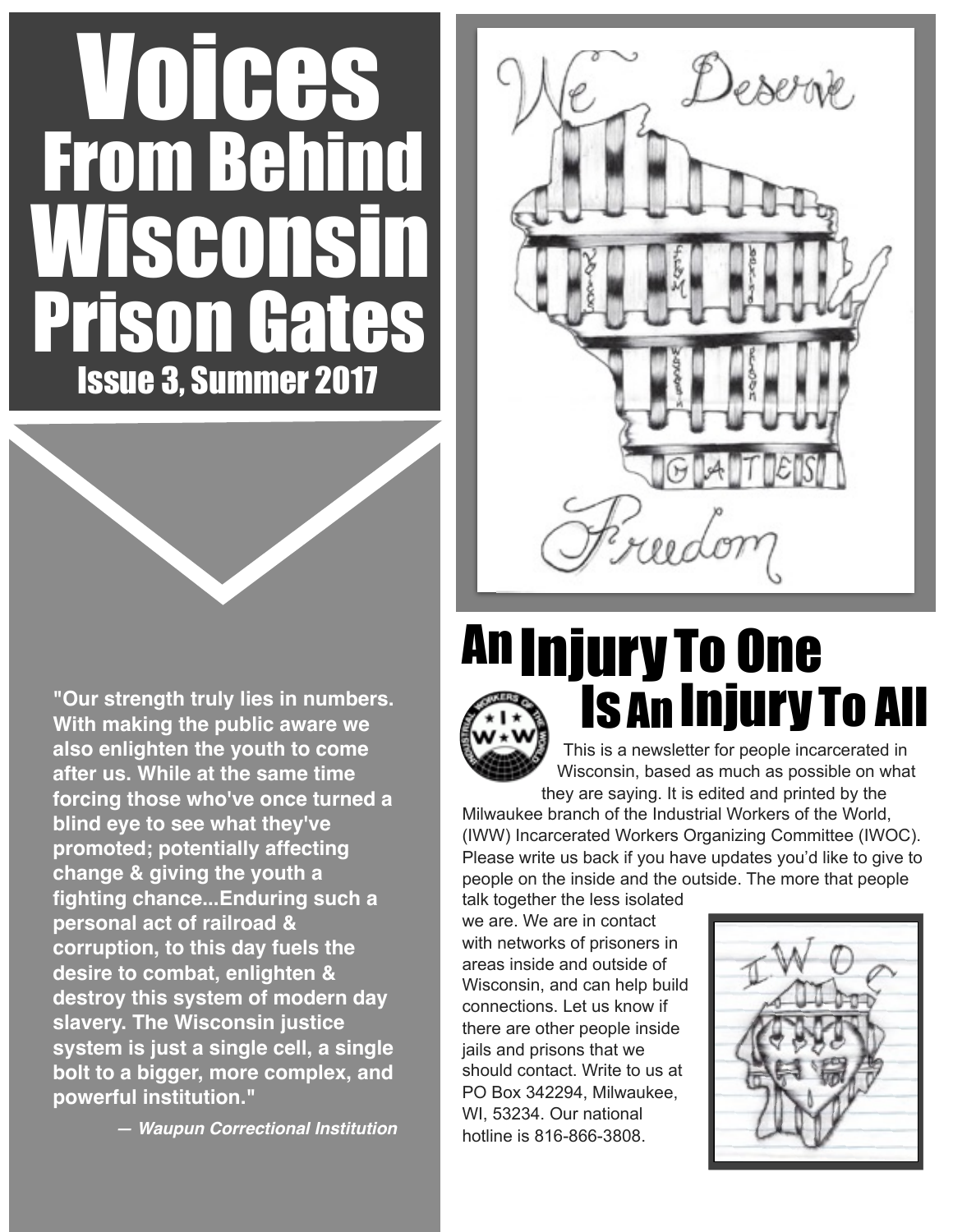### **Voices From Columbia Correctional Institution:**

"I once read a beautiful article on Hurricane Rubin Carter. In it Hurricane talked about the story of a magician that put labels & spells on the animal kingdom so that they will view each other as prey and predator, while the magician was creator or godlike. The story, I took as an analogy on how politicians and other elitists keep the working class and the have-nots fighting against each other while they rule."

"The one thing that a prisoner & the guard both have in common, yet most don't want to acknowledge—is they are both relatively poor & powerless in the scheme of things…They are slowly but surely phasing in these food rationing measures. Every week the food is short or missing altogether…How is it productive to treat me like an animal—when laws protect them (the animals) better—and downgrade my humanity. The prison class is the most excluded and disenfranchised class. But we are a factor."

""In your first missive dated 10/19/16 you asked me nine questions that were very astute and appreciative. But due to the fact that this gulag is currently on a 'modified lockdown' and when the gulag goes on lockdown the security apparatus ('Thought Police') tend to be even more overzealous when it comes to certain prisoners' correspondence looking for a pretext to administer long term admin segregation. So for the sake of being cautious and prudent, given the current environment I'm now under, I will wait a until a more appropriate time to answer all of your questions."

"Since I got here not only has my property been destroyed, but also some of my other stuff such as boxer shorts & all hygiene products were also stolen and or destroyed, also evidence of my case proving my innocence has come up "missing"... Please do all that you can to get my voice out there. I can't communicate with anyone else because I can't afford it."



## **<sup>A</sup> Voice From Stanley Correctional Institution**

"I wanted to get my reading scores up, somehow, they have my score below 10.0 (which is wrong). They love to lose your scores in the system, which is what they told me. Well, I also know "you can find it, in the very same system they lost it in."...I also had my lawyer on it, who made a few calls for me. But since the complaint, they literally have posted for me to come test (which I refused now). I'll wait until I go somewhere else, and also, I wanted to prove my point (on paper) on how they try to hold us back from educating ourselves. In my case, I was only trying to raise my reading score up. Last week, they pulled up the piping in the kitchen, one hour before lunch is to be served. They completed the kitchen on our unit, and went to the next unit. But for days, dirt and dust was in the same area they served our food at. Some guys just didn't eat for days. And you would think that, they ask the custodians to come clean up the area (Right?) Well, no, because I work as a custodian on the unit and they made it clear that they didn't want us in the area to clean up NOTHING! I know for a fact this was a safety violation, had our food being dished out as dust particles flew in the air and dirt trails all in the hallway. We had to eat like this for about one week, until they finished the piping. These people, keep doing fund raisers for the puppies (Stanley has a dog program where they train dogs for disabled people). Which I support. But hell, I hate to say it but 'dogs are being treated better than inmate's here.'"

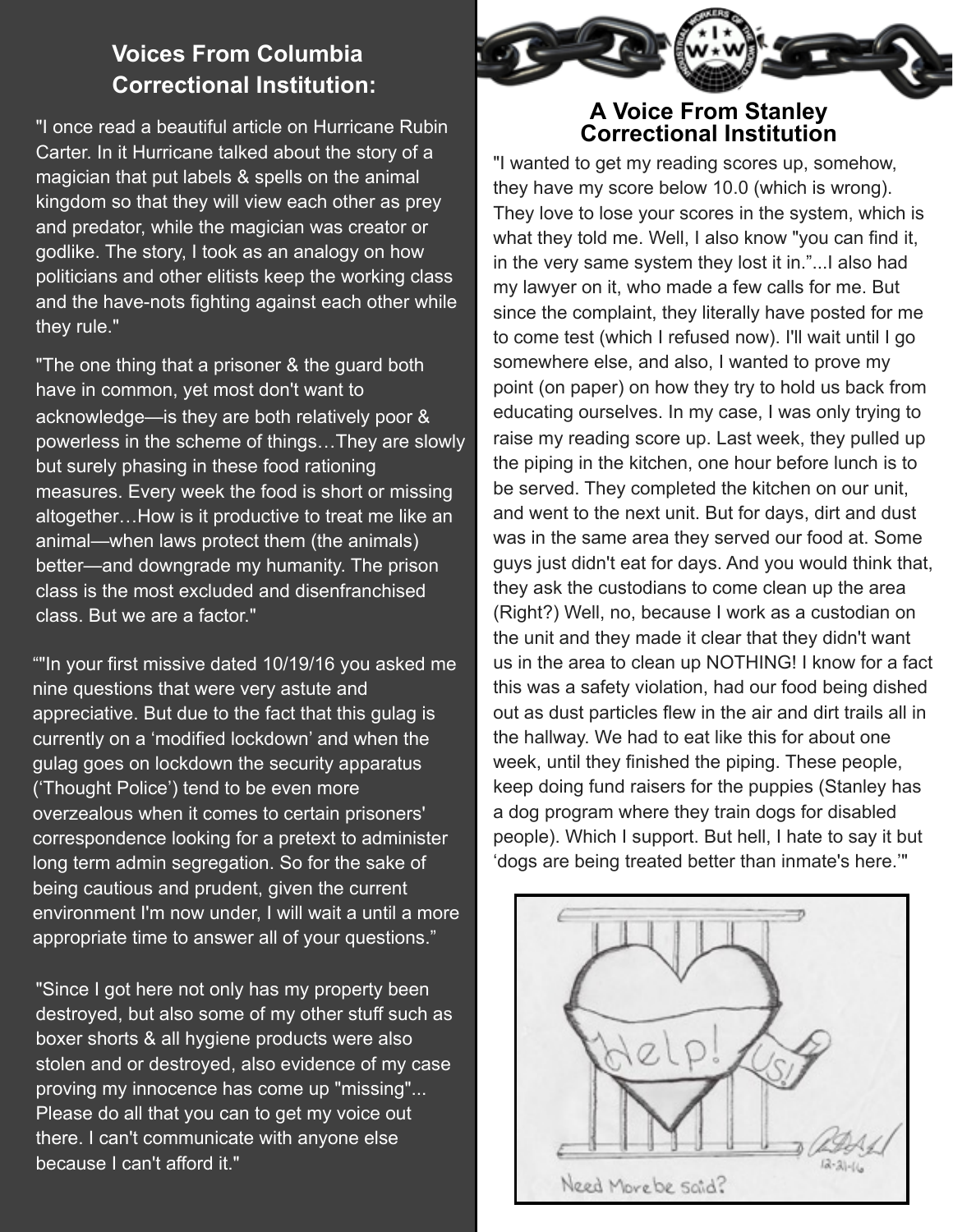### **Voices From**

"I've been doing this eleven and a half years now and I can't count on one person out there to do anything more than lip service when it comes to putting the spotlight on the problems with the Criminal Justice system let alone the DOC. I stand with San Francisco 49ers Quarterback Colin Kaepernick in sitting down during the so called 'National Anthem.' I do not pledge allegiance to a piece of cloth. That cloth which represents the United Hypocritical States of America. Where separation between church and state is a talking point, because there is no separation. Liberty for the rich and justice against all poor and oppressed people. I've been representing myself 'Pro Se' in court for the past six and a half years presenting evidence of my innocence from the trial court all the way to the 'Seventh Circuit' federal appeals court, back down to the state court of appeals for the fourth time. I'm currently awaiting on a decision on my petition for Habeas Corpus review. And just as I am alone in this cell writing this letter, I'm alone in this fight. Let's look at where the injustice is: the policy makers, law enforcement leadership who target people, the propaganda surrounding the need for bogus policies, then move up from arrest, conviction, appeals, and then the conditions of confinement. Now I have absolutely no problem donating my time, knowledge, writing abilities, and my voice to a righteous cause. At the very same time I must insist on a quid-pro-quo arrangement in the name of justice."

### **Green Bay Correctional Institution**

"The situation here in GBCI is rapidly descending from madness to something akin to Soviet style policing. The entire administration starting with the warden on down hasn't been here for more than a few months and already they have systematically changed everything that has been in place for the last 30 years. Restricting the already limited movement down here to police escort only and making it next to impossible for us to receive legal assistance from other inmates who are proficient in a wide range of legal matters. These people are begging, literally begging for a violent uprising. I'm not talking about no windows getting broke; and guys refusing to lock in. No. It's full scale outright war against anybody not wearing green and can't walk out these doors at will."

"There's been a great deal of injustice and cover-up at play as usual within this corrupt system. It's only unfortunate that there's little to no grassroots movements and the mental illness is rampant in these modern day plantations. There have been multiple questionable deaths at Green Bay with 2 suicides back-to-back from individuals who unquestionably had mental illness and and I were told had requested psyche service to no avail. Then there was the situation with Frankie who for reasons found it necessary to attack staff and days later dead. Of course it was claimed to have been a suicide--the question how one can kill them-self in observation with no clothes only a smock and hard rubber mat to sleep on? Then some 17 days later Wilfredo threw hot water on a guard named McKace who had a history of issuing petty conduct reports, harassing prisoners in the kitchen and firing them for eating an extra cookie or a piece of cake never mind you're working for slave wages. A 1-rate less than \$10.00 every 2-week dish washing, 2 rate pots and pan 2-rate sanitation or 1-rate cutting grass, shoveling snow in the winter. It's crazy! So yes, we were placed on lockdown even though the situation was isolated. But then, it was an opportunity to politically posture as the overworked unprofessional guards lamented they felt unsafe. But these are the same corrupt, rogue guards that take every opportunity to screw over prisoners. At times I feel like the last of a dying breed where struggle and prisoner consciousness are concerned. The warden, deputy warden and security director are creating an environment of guards vs. prisoners and administrators vs. guards which keeps a climate of hostility. Many of us who have been abused and cry out are labeled trouble makers, liars and there is the attempt to create a perception we deserve the mistreatment. They are now attempting to deny recreation to those prisoners who work or attend school. When these so called suicide cases come forth they need to be investigated independently to see more beyond the smoke & mirror."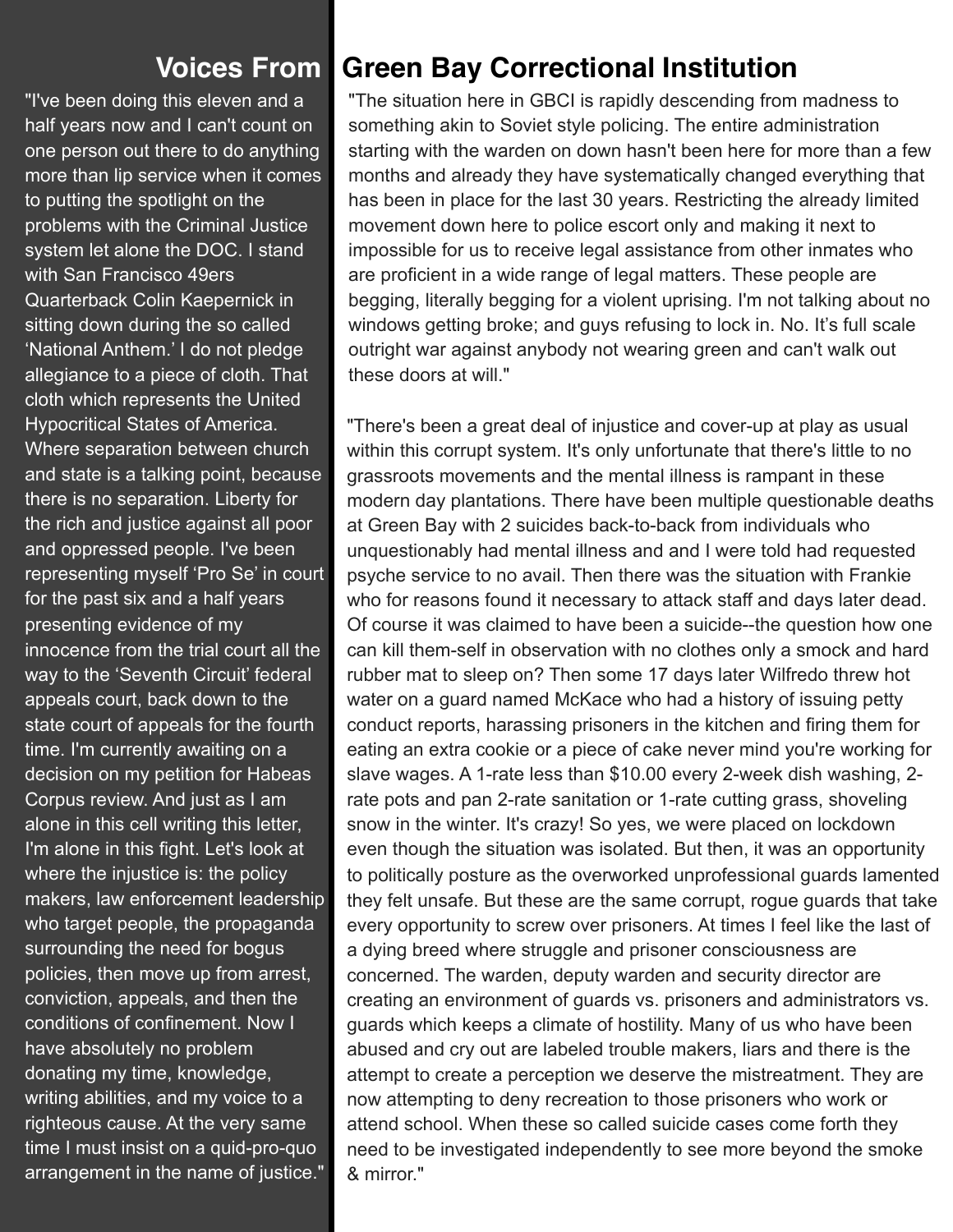"My issue with WCI is a denial of health care and not keeping me safe. I suffer from a rare genetic connective tissue disorder called Ehlers Danlos Syndrome Type 3, Hypermobility. This causes my joints, muscles, and organs to come apart and is very painful. I can barely function anymore because my pain is so intense and my physical health is so bad getting dressed, making my bed or walking around is exhausting and showers often cause me to collapse. WCI is refusing to do anything that gives me any real relief, or slow the deterioration of my body. Their reason for not giving me the proper care for my illness is 'If we gave you that we would have to do it for others.'"

— *Waupun Correctional Institution*

"I've been here at Columbia Correctional Institution for twenty-five years. And this is my first incarceration in prison. I've seen many things here at this prison and not for the good. Why is it that the 'state' law states: There's to be no smoking at all or any kind of tobacco products on state property. And that includes the state parking lot. But it seems that the rules are not taken seriously by state employees. I wonder why? The new warden here tends to make everything gang related. Why is it that guard can talk to you any kind of way and get away with it? Are these new rookie guards being primed this way or is there an agenda behind this mass of disrespect towards inmates? What's really going on?"

*—Glenn Kirvan, Columbia Correctional Institution, #325119*

**"Waupun Correctional Institution (WCI) houses seriously mentally ill prisoners who are dangerous to themselves and suffer from various forms of serious mental illness. Including major depression, schizophrenia, bipolar illness, schizoaffective disorder, various personality disorders with significant functional impairment, post-traumatic stress disorder, severe developmental or other mental disabilities and other chronic and serious mental conditions. Prisoners with serious mental illnesses are sometimes confined in the Restrictive Housing Unit (RHU) for months or years without adequate mental health treatment, with predictably devastating results. These conditions exacerbate their mental illness, making them increasingly dangerous to themselves and others. Their inadequately treated illnesses often lead to aggressive and violent behavior which is in turn used by the staff as justification (if not pretext) for further acts of extreme isolation and violence directed at the prisoner, thereby establishing a vicious cycle in which anger begets a violent response that begets more anger. Many of the prisoners housed in the RHU suffer from serious, chronic mental illness. Some of them have been housed in the RHU for years. Some routinely smear themselves and their cells with their own feces. Some howl or shriek continuously. Staff who are responsible for the care of these prisoners intermittently torment them by yelling at them and antagonizing them as if they were reviled animals. Many of the seriously mentally ill prisoners at WCI do not and cannot hide their conditions. They scream, howl, mutilate themselves, smear their waste and beg for help. Many have long, documented histories of serious mental illness. Many have requested for mental health intervention, to little or no avail. I will never come off this hunger strike until I expose the corruption and inadequate mental health treatment at Waupun to the government and the world. Therefore, we are asking that you join us in protest and fight to right this and other egregious wrongs."** 

**—** *Waupun Correctional Institution*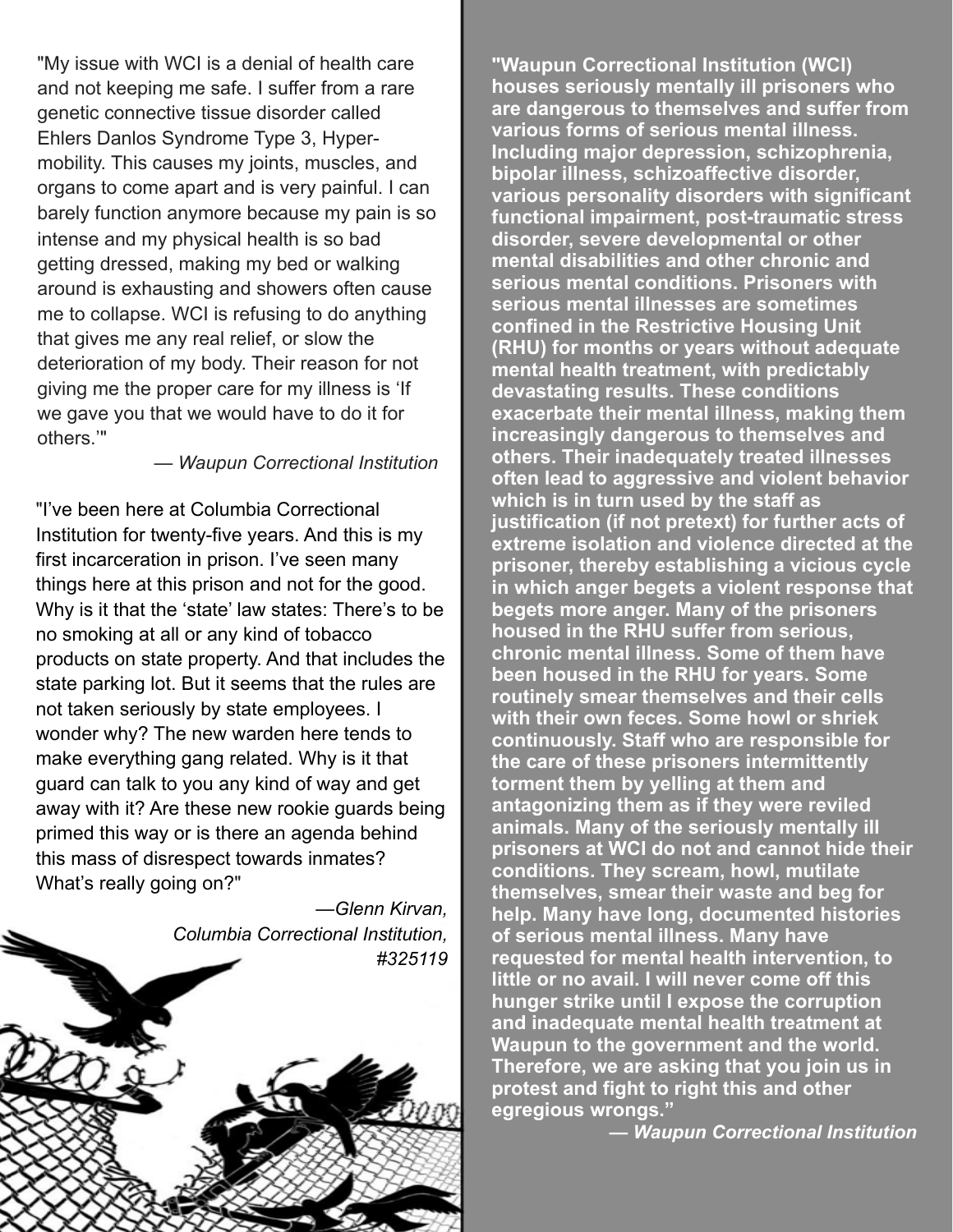

*Solidari*t *is Taught*

— *Waupun Correc*t*onal Ins*t*tu*t*on*

"Deliberate indifference to serious mental health needs. CI02 Wadack Meuller and Psychology staff refused me any form of treatment before or after suicidal lapse. I told CIOs, I was suicidal 5 times and even told them my plan and they refused me treatment. So I cut my left arm open deep and passed out and second shift did emergency cell entry because first shift left me to die for one hour and thirty minutes. 'Pscyh' staff names are T. Vanburen and J. Engstrom—they are all at the Waupun Correctional Institution, P. O. Box 351, Waupun, WI, 53963. I'm going to wait to submit my other paperwork until I get to my next placement because of sabotage because of me suing them for 3 quarters of a million. I'm exhausting my remedies as we speak and yes, 'I'm very afraid of sabotage' but not 'afraid to give up on self and others,' who 'fights the fights for prison rights.' So by March I will be in court on 'Deliberate Indifference.' If anyone can help me with litigation I would gladly appreciate it because I'm a little shallow of the law. But I know one thing, 'I'm fighting to the end!' I also give IWOC my permission to put my real name and DOC # in any paper work for newsletters and whoever else wants to help me with prison rights. Plus help me get educated about law and whatever else else needs to be none."

*— Adrian L. White, Waupun Correctional Institution, #537065*

"I want the outside world to know on how the inmates are being treated by the officers that work here at Columbia Correctional Institution. They have little to no respect for the inmates. The officers talk to us however they want and when an inmate says something we are the ones that get wrote up and punished. They make all these rules for us to go by, that we can't do, but the same rules they break right in front of us inmates. How can an inmate rehabilitate him or herself when these officers have so much hate and always refuses to give or provide treatment for us inmates and how even the decent officers quit or left the Columbia Correctional Institution to go work elsewhere because of how things are being run around."

— *Columbia Correctional Institution*

"I accept my time for the crime I did, but that doesn't mean to treat me any kind of way. We are still human beings, nothing less nor greater. The Wisconsin law states no smoking allowed on state property or in state buildings (Prisons). Why do the guards feel that they don't have to obey the state law? But we as state inmates must obey all rules, or be punished for disobeying the rules. So therefore, the argument must be, 'if the guards not following state law, why should we?'"

*— Columbia Correctional Institution*

**"Day after day, this all seems too long. Night after night, another day down. This cell feels so lonely; I wish these walls will just fall. Season after season, another year down. Week after week, time's dragging on. Month after month, another holiday gone. This world seems so empty, no family around. Barely a letter, I can't even call. Minute after minute, the clock's slowing down. Sooner or later, another hour down. I know this ain't forever; they have to let me out. Out of sight out of mind, those so called friends of mine. Day after day, after night fall. I'm counting the days marking it down. Wanting to live life, outside of these walls."**

**--** *Adele Kinnett, Robert E. Ellsworth Correctional Center, #527711*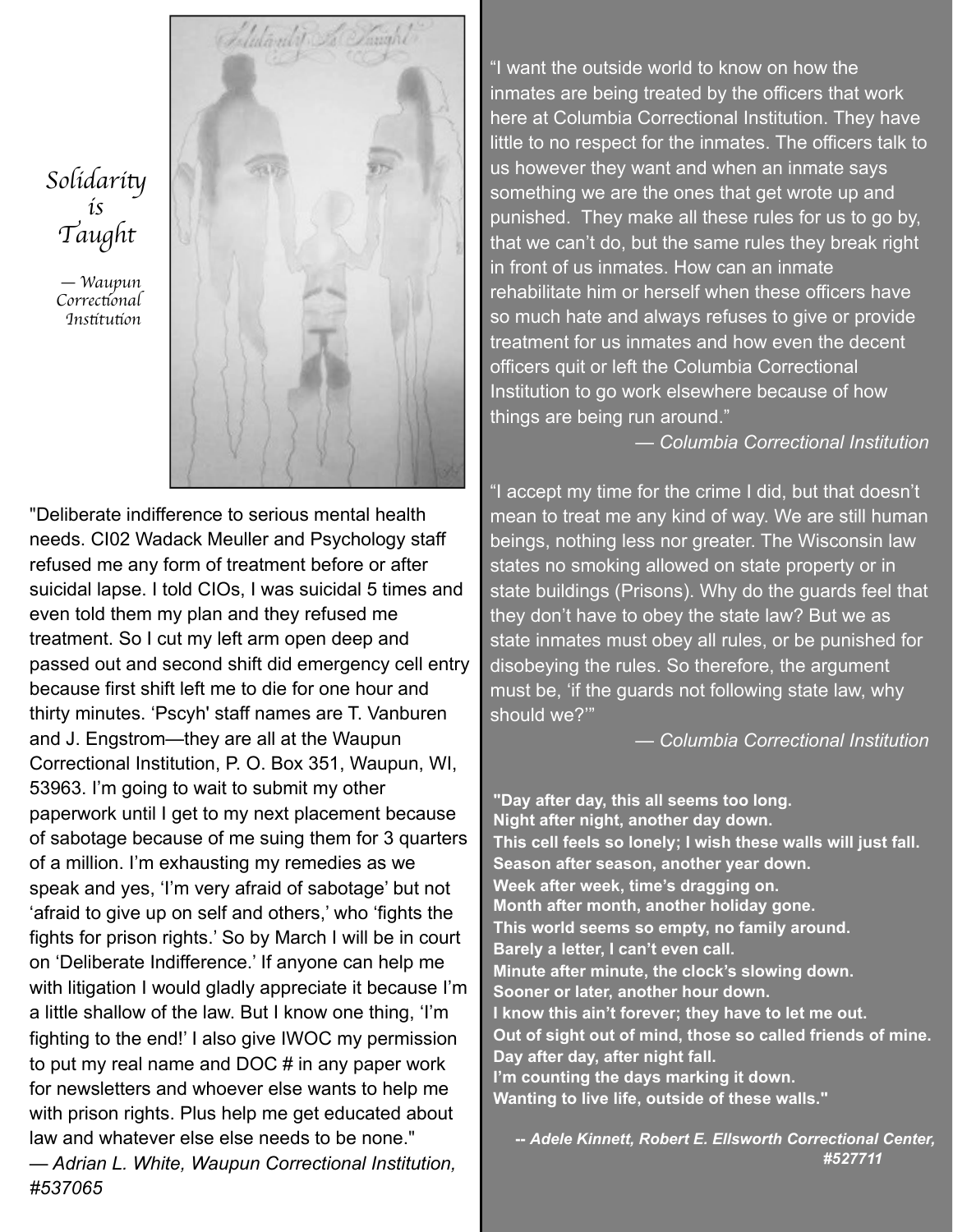"Sentenced in 2005 for a homicide I didn't commit, opened my eyes to systemic corruption and its multiple layers to include people of both legislative & judicial. My contribution is first hand experience & proof of corruption. Not only does one possess awareness of tactics & the problems we in here face that affect those of the free world, but my contribution is, for the employing class, a detrimental solution-one step at a time. Public awareness. DOC is an entity with the authority to create it's own rules & regulations without an independent overseer to ensure institutions & their staff follow the same rules they've created. Too often complaints and requests addressed to a manager of a department are responded to by a low level staffer. So when inmates file complaints within the ICES process, they are instructed to "contact manager" who will never be held accountable due to lack of proof that they were even aware of the issue. Plausible deniability hinders inmate's ability to hold appropriate staff responsible. Only the one to whom correspondences are addressed to should respond to the questions & concerns within. This should be a law! Rule!" — Leroy Jones, *Waupun Correctional Institution,* 

*#375269*

"DOC policy for chronic pain is reflective of the social problems of today's abuse of pain relievers. One of the things that is different from the problems that plague the streets is that in here we are in a controlled environment making abuse of anything other than muscle rub nonexistent. During my stay at Oakhill they went through five doctors in my nineteen months stay there, currently they have no doctor; the nurse practitioner has no authority to sign the prescriptions. In my case a committee in Madison who knows nothing about me and never examined me assessed my medical needs as no longer needing pain medication. Because I still keep pursuing them I have been sent to two different pain clinics eight different times. This last time the MD needed the DOC policy on narcotic pain relievers. Two weeks have passed and they still have to address the recommendations of the doctor there. For people like me with different spinal breaks, pain killers will be a necessary part of my life for the rest of my life." *-- Anonymous*

I'm sentenced to life plus 45 years, and chance of parole in the year "2104". Now after I saved 500 dollars in my release account which I can't touch, now for some odd reason, now I got to save 5,000 dollars for when I return to society. Now according to the Memorandum dated Sept. 25, 2009 read as Follows: "Although the rule became effective on Sept. 11, 2009, computer programing changes to allow for this rule are not complete. Until this can be done, current processes in regards to the \$500.00 and the 15% will continue. Once the programing updates are complete, accounts will be reviewed, on an individual basis, to determine if adjustments need to be made." Now if one looks at this statement, and I am not an attorney, but look at the word they used. It didn't state it's the law but they use the word rule. Now even though some might say, "Oh! That's what they mean by rule it's the law." Well let's go another step into this matter. They did say : "Accounts will be reviewed, on an individual basis, to determine if adjustments need to be made." No; the argument is this: "I am never getting out, my first chance of parole is the year "2104". People it's only 2017, I've been incarcerated since 1993. Do it seem like that I'm getting out soon? Now I can understand if I had twenty or thirty years to do, then of course. But see these so-called rules, brings much stress to us lifers who not getting out. Anybody with common sense would see that this isn't right at all. Now to go on with this craziness here at Columbia. The warden here has been moved around from Waupun Correctional to Red Granite to here at Columbia. This warden has taken horse shoes away from us. He had us on lock-down (oops) until about one month and a half while he (the warden) was in Canada on vacation. Many of the regular guards either quit or found better jobs because the warden is forcing the guards to work overtime. At times the guards (the good guards) will help us out at times. But the old staff will get on the good staff by saying: "Don't do that! He's an inmate.". It's like a double standard here."

*—Harry Robinson, Columbia Correctional Institution, #164782*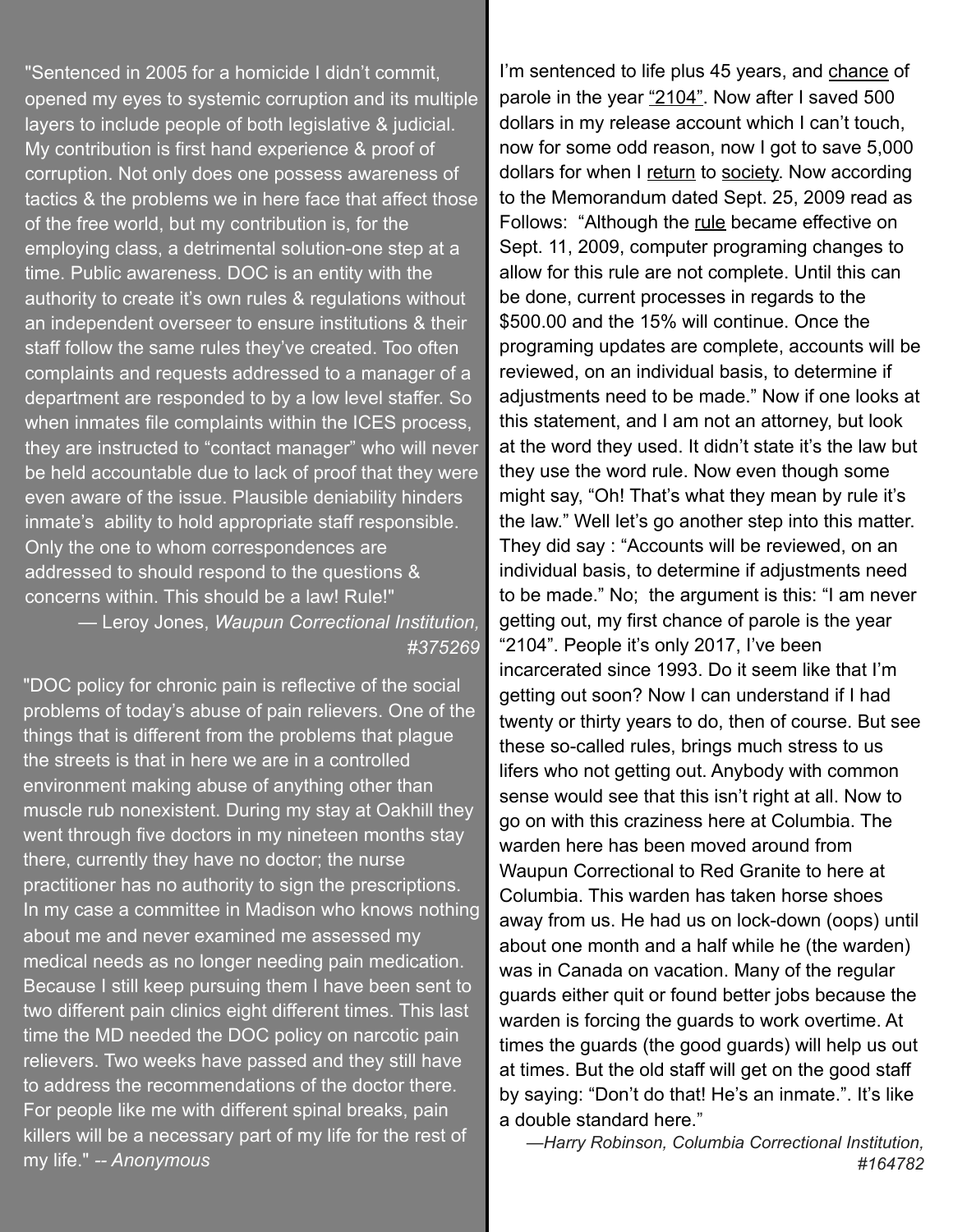"I was notified that D.O.C. would be deducting 50% of all money that I earn through prison wages and even money given to me as a gift by family and friends. They told me that they would apply that money towards financial debts and obligations that I owe. They are collecting for debts that they are not authorized to collect such as court costs which are to be collected by the clerk of courts and supervision fees which are the sole responsibility of the department of probation and parole. The courts have sent notification in the form of a judgment of conviction telling D.O.C. which debts to collect and to collect for them at a rate of 25%. However, the D.O.C. has incorporated a rule that the claim supersedes the judgment of the courts. This rule allows them collection from all moneys at a rate of 50% for debts as well as an additional 10% to be put into a release account. This leaves roughly 40 cents out of every dollar to be used by me. The D.O.C. is applying this rule to the majority of persons who are incarcerated and it began not even 6 months ago." —*Leo Cowan, Waupun Correctional Institution, #399425*

"As I'm sure you are already aware WCI didn't let in your last publication on the grounds that it would create a risk to the safety of the institution and discussed illegal activity. I filed a complaint and they reversed their position and said I could have it but I just filed another complaint because their practice of deeming the publication contraband and then only allowing it in to those who complained still violates the inmates' and IWOC's First Amendment rights. I will probably just add this claim to a lawsuit raising similar claims that I plan on filing down the road but if you are interested in filing a joint lawsuit and litigating the issue I'll daf the 1983 complaint and put everything together. Let me know."

 *— Waupun Correctional Institution*

**"We know that the judge, D.A. and public [pre]tender are working together. They already like us. Please don't let them fall in love."**

> **—***Ladell Evans, Waupun Correctional Institution, #533468*

**"Sentenced in 2005 for a homicide I didn't commit, opened my eyes to systemic corruption and its multiple layers to include people of both legislative & judicial. My contribution is first hand experience & proof of corruption. Not only does one possess awareness of tactics & the problems we in here face that affect those of the free world, but my contribution is, for the employing class, a detrimental solution-one step at a time. Public awareness. DOC is an entity with the authority to create it's own rules & regulations without an independent overseer to ensure institutions & their staff follow the same rules they've created. Too often complaints and requests addressed to a manager of a department are responded to by a low level staffer. So when inmates file complaints within the ICES process, they are instructed to "contact manager" who will never be held accountable due to lack of proof that they were even aware of the issue. Plausible deniability hinders inmate's ability to hold appropriate staff responsible. Only the one to whom correspondences are addressed to should respond to the questions & concerns within. This should be a law! Rule!"** *— Leroy Jones,* 

*Waupun Correctional Institution, #375269*

**"I have been going to war with the guards and staff of Waupun Correctional Institution. I used to owe \$980 in debt, now all of a sudden I owe \$2,052.54! They are on bull and they're getting away with it. They're opening legal mail, refusing to give inmates food, lying to people's family and friends. Something needs to be done. The guards are acting like tyrants and a lot of inmates are losing the will to fight back. The ones who are fighting back are doing it the wrong way! (i.e. stabbing C.O.s and attacking other guards) It happened twice in the last month."** 

**—** *Waupun Correctional Institution*